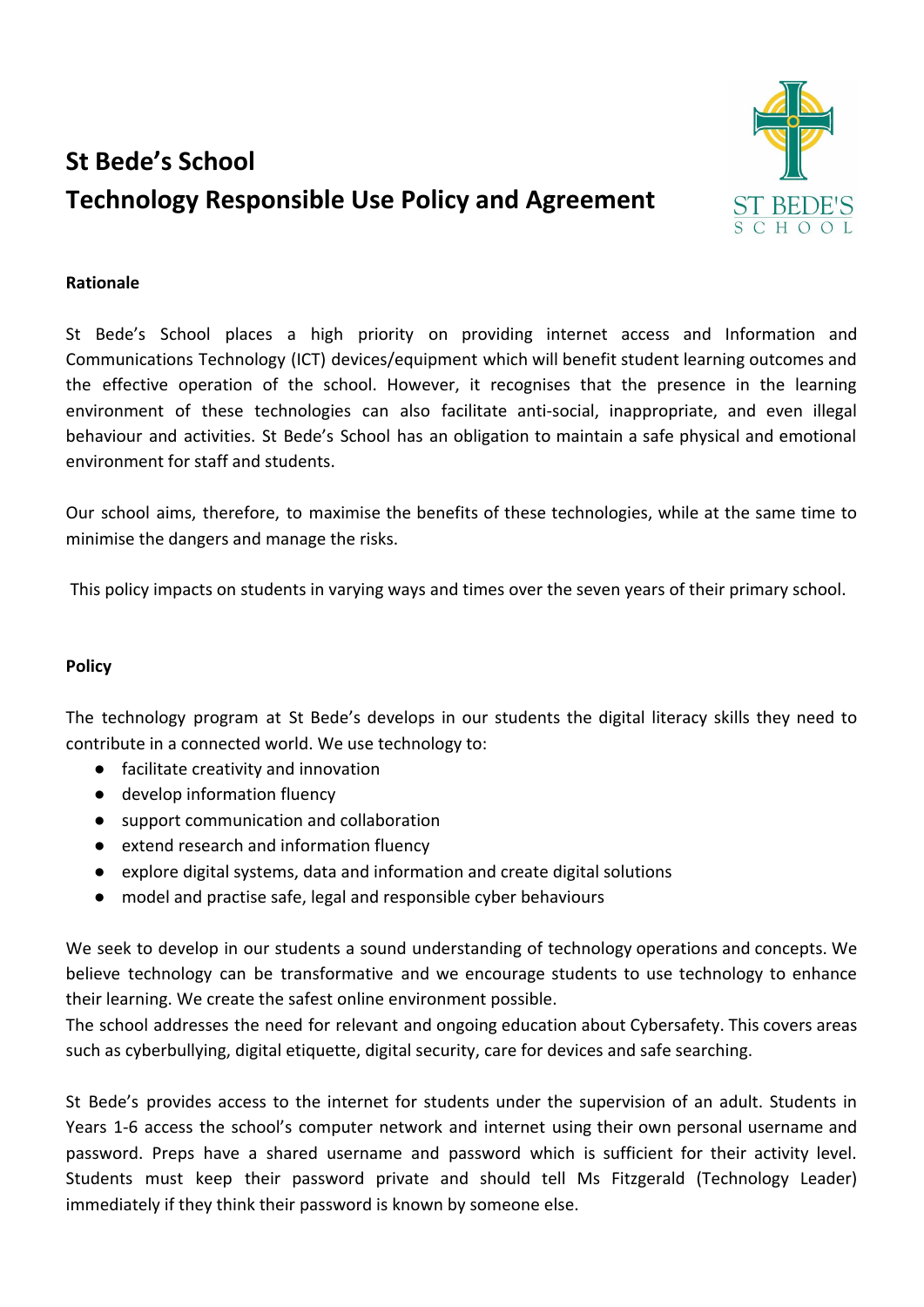Internet access will be permitted for educational purposes only. It is important to note that our students will not have full access to the Internet. Internet access is limited via Zscaler, a web filtering service provided to Victorian Catholic schools. Further to this, if students log into Chrome with their St Bede's account, Google safesearch is permanently set. Please note that Zscaler is only active when students use devices at school. Children are taught how to respond to unwanted material that may elude the filters.

Parents/carers are responsible for monitoring their child's use of technology in the home. We strongly advise that parents are aware of the age limits for social media accounts and discuss what sites children are accessing. Here is a link to further information for parents from the office of the Children's eSafety Commissioner:<https://www.esafety.gov.au/education-resources/iparent>

#### **Network, Hardware and Software**

We have a variety of devices for students to use at St Bede's including Desktop and Laptop Windows-based computers, Mac minis and iPads. Students in Years 3-6 have the use of a personal Chromebook provided by the school. We also have a technology lab and each classroom is equipped with a Commbox (interactive TV) for teachers and students to use.

St Bede's School, Balwyn North is connected to a Local Area Network (LAN) wireless internet within the Catholic Education Victoria Network (CEVN). Students also have access to the G Suite for Education (formerly Google Apps for Education (GAFE). The G Suite is a cloud based learning platform that allows teachers and students to use a number of educational applications including creating a range of documents online, access email, share calendars etc. It can be accessed at home and school on any device with an internet connection. Students also have access to a standard suite of software to support their learning needs, including many Open Source programs. We utilise the benefits of Web 2.0 technologies that allow us to interact with our families, other schools, outside

experts and the global community via a variety of tools, e.g. blogs, twitter, instagram, school app etc. Some programs and apps used, including the G Suite for Education are cloud based, and the information is stored potentially outside of Australia. Students are taught to be careful with the information they share through programs online.

The benefits include introducing students to the following concepts through authentic learning opportunities:

- Connected learning
- Increased opportunities for collaboration
- Creating a positive digital footprint
- Effective digital citizenship including netiquette
- Transparency and accountability
- Authentic Feedback from a variety of sources
- Web 2.0 tools e.g. Glogster, Blogs, Twitter etc.
- Writing and Creative opportunities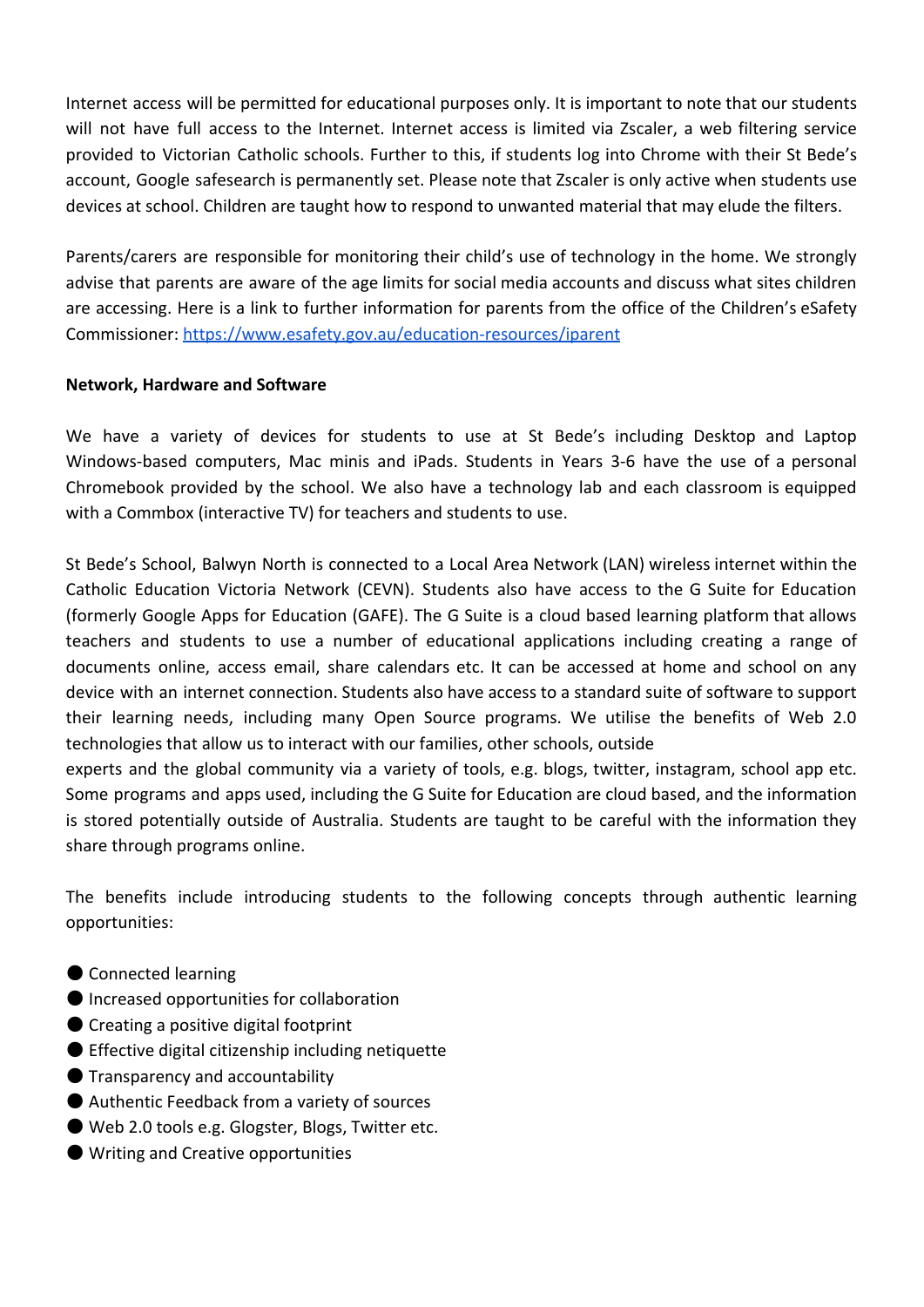# **Cyberbullying**

The forwarding of private emails, messages, pictures or videos or otherwise inappropriately communicating personal or private information belonging to another person constitutes cyberbullying. Logging on and pretending to be someone else as well as sending inappropriate images and intentionally excluding others from an online group also constitute cyberbullying. If this occurs either during school time or after school hours, it will constitute a breach of school policy and as such a student will be subject to disciplinary action.

Students who feel that they have been the victims of such misuses of technology should save and store the offending material on their computer, mobile phone or other device. In the classroom, they should minimise the screen and immediately report the incident to a teacher.

All reports of cyberbullying and other technology misuses will be investigated fully and may result in a notification to police where the school is legally obliged to do so. Technology privileges may be withdrawn.

# **Requirements regarding appropriate use of ICT in the school learning environment**

In order to meet the school's legislative obligation to maintain a safe physical and emotional learning environment, and be consistent with the values of the school.

- 1. The use of St Bede's computer network, the G Suite for Education, internet access facilities, digital devices and other ICT equipment is limited to educational and creative purposes appropriate to the school environment.
- 2. St Bede's has the right to monitor, access, and review all the use detailed in point 1. This includes emails sent and received on school accounts, all content within google accounts, and on network facilities, either during or outside school hours if a need arises. This includes any use of the chromebooks in the students' homes.
- 3. The use of privately owned ICT equipment/devices on the school site, or at any school-related activity must be appropriate to the school environment. Students are to take full responsibility for the loss or damage of any personal equipment/devices brought from home. Equipment/devices could include a mobile phone, laptop, camera, recording device, or portable storage (like a USB, external hard drive or flash memory device). Anyone unsure about whether or not it is appropriate to have a particular device at school or at a school-related activity, or unsure about whether the planned use of a particular device is appropriate, should check with the teacher and/or the Principal.
- 4. Students may bring a mobile phone to school. It is to be used for emergencies only and is to be kept in the student's bag. Any use of a mobile phone during school time should be authorised by school staff.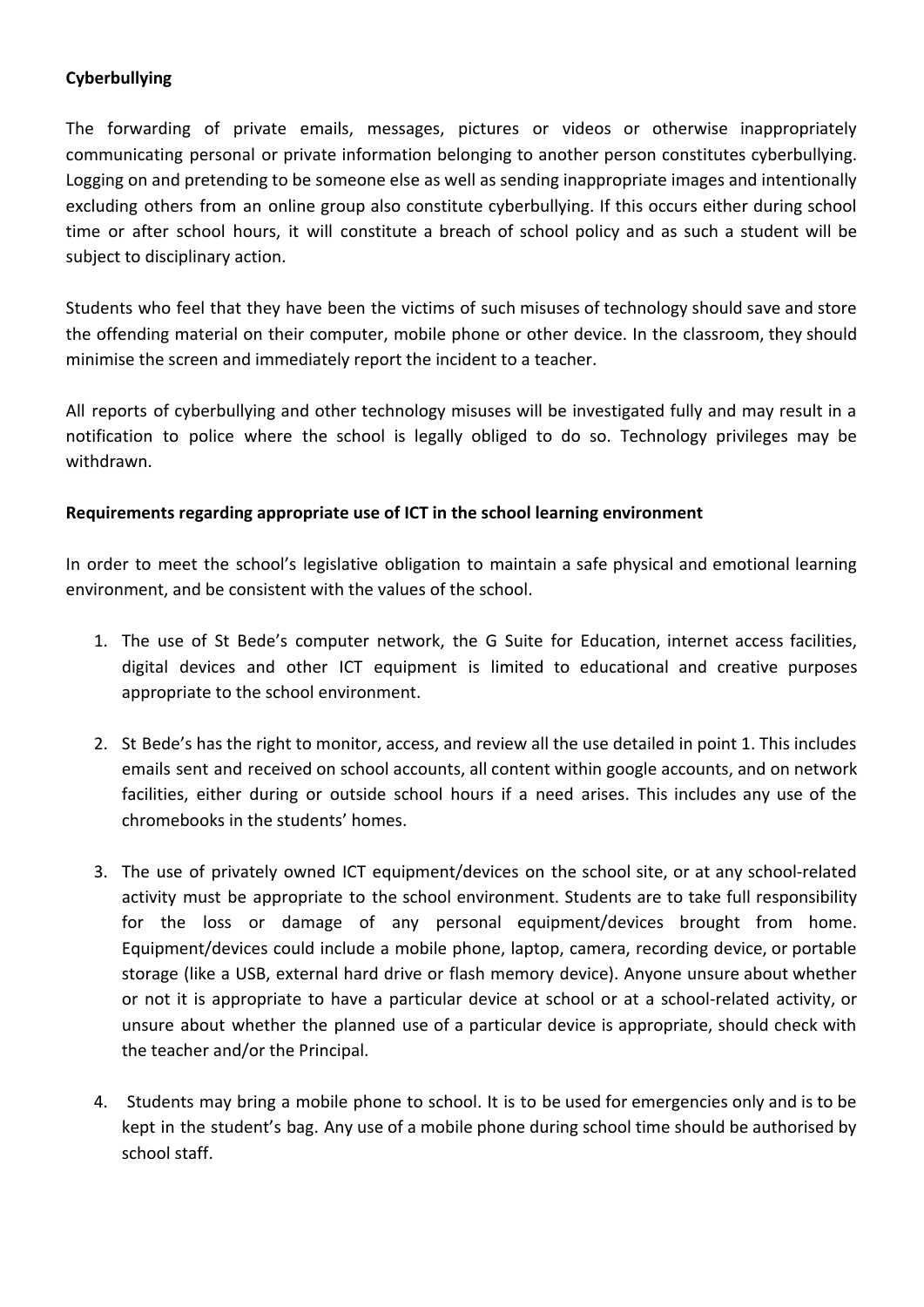- 5. Note that examples of a 'school-related activity' include, but are not limited to, an excursion, camp, sporting or school community event, wherever its location.
- 6. The school takes all reasonable precautions to screen material being accessed through information systems such as the internet. However, it may not always be possible for the school to filter or screen all material. This may include material which is inappropriate in the school environment. It is the expectation that each individual will make responsible use of such systems.
- 7. Students and staff are not permitted to disclose their own or another person's password.
- 8. Students are not permitted to load applications, programs or files to the school hardware.
- 9. Students are permitted to use school email, however the use must be appropriate.
- 10. Students must complete a Student User Agreement form, countersigned by their parent/caregiver on Care Monkey. When accessing the internet, students must be responsible for their own actions.
- 11. Students must be academically honest and not use someone else's words or ideas without giving credit. Copyright procedures when using content from websites must be adhered to. Students must express information using their own words, and when necessary, seek permission to use images and cite sources of information.
- 12. Although many forms of social media have a minimum age of 13 (e.g Facebook, Twitter) and are out of bounds for our students to use, students are encouraged to access the school blogs and school Twitter account from the school website. Posts and comments can be moderated by teachers on the school blogs. Students may write content for tweets but only teachers will actually write the tweets on the Twitter account and posts on our Instagram account. Students may share work in Google Apps (e.g. Docs and Slides) and comment on each other's work. Any comments made are to be constructive and appropriate. Online comments should at all times show respect for the dignity of each person.

## **Care for Chromebooks (Years 3 - 6) and Home Use**

- 1. Students must take their chromebook home each evening and return it the next school day fully charged .
- 2. When being transported to and from home, the chromebook must be stored in the chromebook case. The Chromebook case must be carried inside the school bag and the school bag must be fully closed.
- 3. Ensure the device is turned off or in sleep mode when travelling to and from school.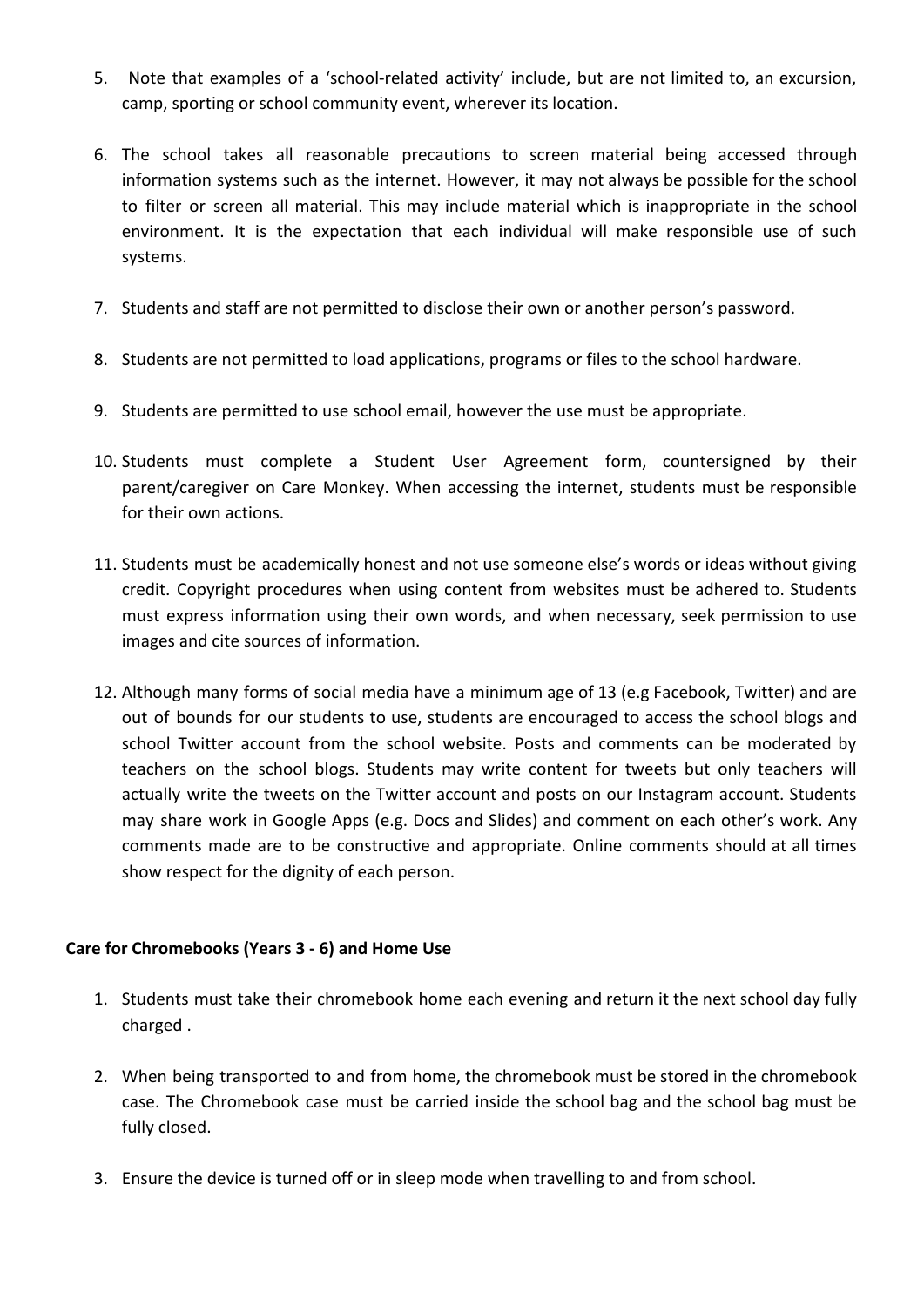- 4. Ensure that the device is on a secure, stable surface when in use.
- 5. Ensure the device lid is closed and the device is carried with two hands when moving the chromebook around a room or the school.
- 6. If a chromebook is stolen or damaged, the student or his/her parents must report it immediately. Parents or students are not authorised to repair the chromebook. While the chromebooks are under warranty, accidental breakage may require the device to be replaced at the cost of the parent/guardian. If stolen, the parent must report this to the police.
- 7. It is the parent's/guardian's responsibility to supervise the information that a student is accessing from the internet while at home. It is recommended that devices are used in a visible, supervised place in the house not in the bedroom.
- 8. The school have placed a named label and ID label on the chromebook. Placing other stickers on, writing on or engraving school devices is prohibited.
- 9. Devices should be protected from extremes in temperature, food and liquids.
- 10. Students should never share personal information (e.g surname, address, school, age) about themselves or others while using the internet.
- 11. Inappropriate use at home may be detected via an audit and may be subject to disciplinary action.

#### **Go Guardian**

St Bede's has purchased an extra filtering software for the Chromebooks called 'Go Guardian', which allows the school to monitor students' use of internet sites both at school and at home. We have blacklisted a number of site categories and will receive notification of any access to 'severe' sites. There is still a responsibility on staff at school and parents/carers at home to monitor students' online activity.

#### **Audits**

1. The school will occasionally conduct an internal audit of its computer network, Internet access facilities, G Suite for Education network (including home use), computers and other school ICT equipment/devices.

2. Where deemed necessary, stored content will be deleted. Staff and students will be notified prior to this taking place.

#### **Breaches of this Agreement**

1. Breaches of this Responsible Use Agreement can undermine the values of the school, the wellbeing of students and the integrity of the learning environment.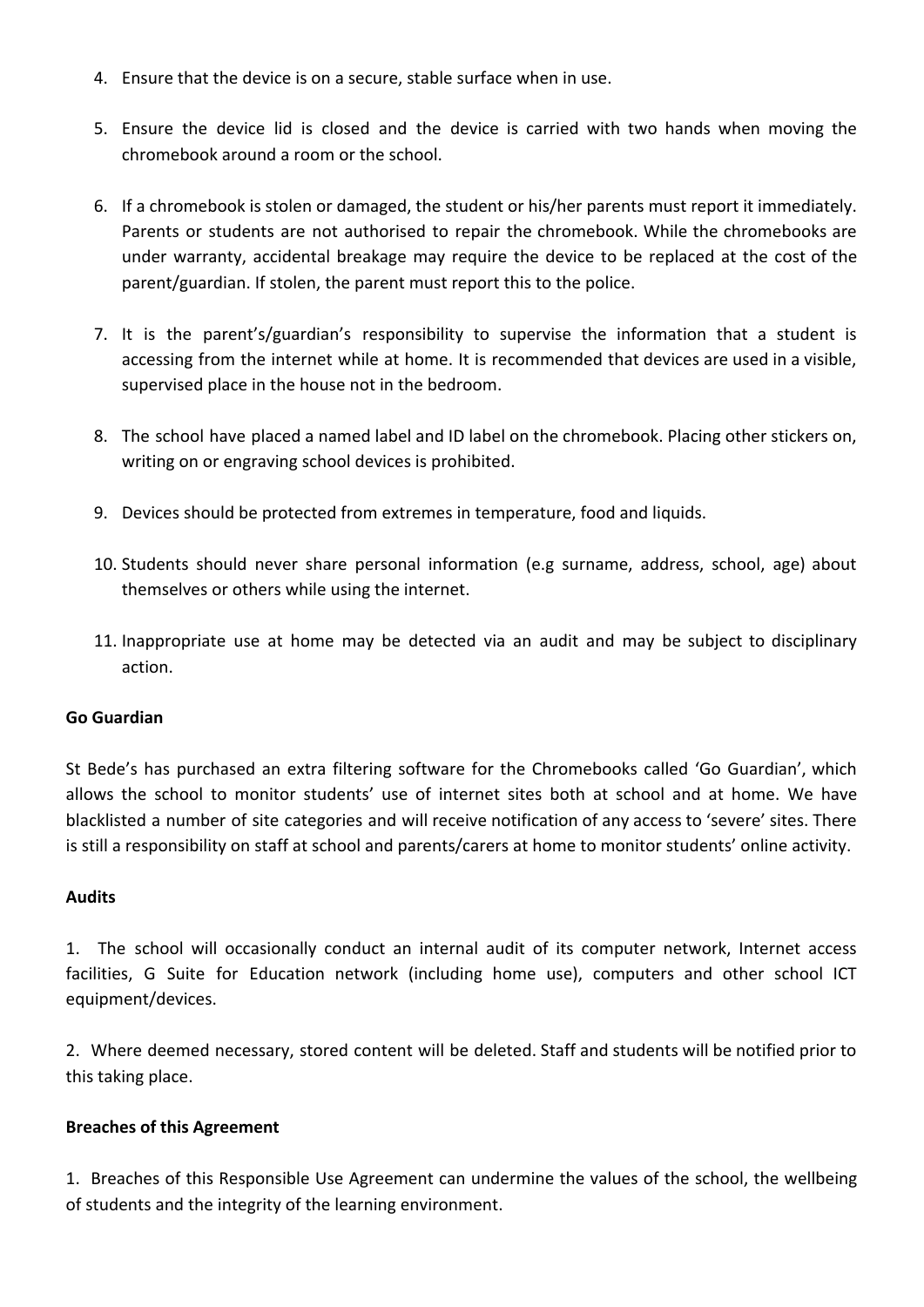## 2. A breach, for example;

- antisocial activities like bullying comments on a shared Google Doc
- forwarding private emails of others or using a photo of a fellow student without their permission
- searching with rude terms or accessing an inappropriate website
- communicating/sharing documents with unknown persons outside of our network

may constitute a significant breach of discipline and possibly result in serious consequences. The school will respond to any breach of the use agreement in an appropriate manner, taking into account all relevant factors on a case by case situation. Depending on the seriousness of a particular breach, possible school responses could include one or more of the following: a discussion with the student, informing parents, loss of ICT privileges, the family possibly having responsibility for the cost of ICT repairs or replacement, the school taking disciplinary actions which are outlined within the school's behaviour management policy.

3. If there is a suspected breach of the use agreement involving privately-owned ICT e.g. (USB flash drive) on the school site or at a school related activity, the matter may be investigated by the school. The school may request permission to audit that equipment/device(s) as part of its investigation into the alleged incident.

## **Definitions:**

Acceptable/Responsible Use Policy is a document detailing the acceptable way in which technologies should be used responsibly by all members of the school community.

Copyright is the legal means by which creators control the use of their work. In Australia copyright is automatic and does not require registration. The purpose of a copyright policy is to ensure that school staff and students uphold the rights of creators.

Social Media are forms of electronic communication e.g. websites for social networking and blogging, through which users create online communities to share information, ideas, personal messages, and other content e.g. videos.

Cybersafety refers to the safe use of the Internet and Information Communication Technology (ICT) equipment/devices, including mobile phones, laptops, computers, iPads, iPods, cameras, USB and flash memory devices, webcams, and any other technologies as they come into use.

Cyberbullying is "a way of delivering covert psychological bullying. It uses information and communication technologies to support deliberate, repeated and hostile behaviour, by an individual or group that is intended to harm others." (Belsey 2007)

Cyberbullying includes, but is not limited to, the following misuses of technology: harassing, teasing, intimidating, threatening, another person by sending or posting inappropriate and hurtful e-mail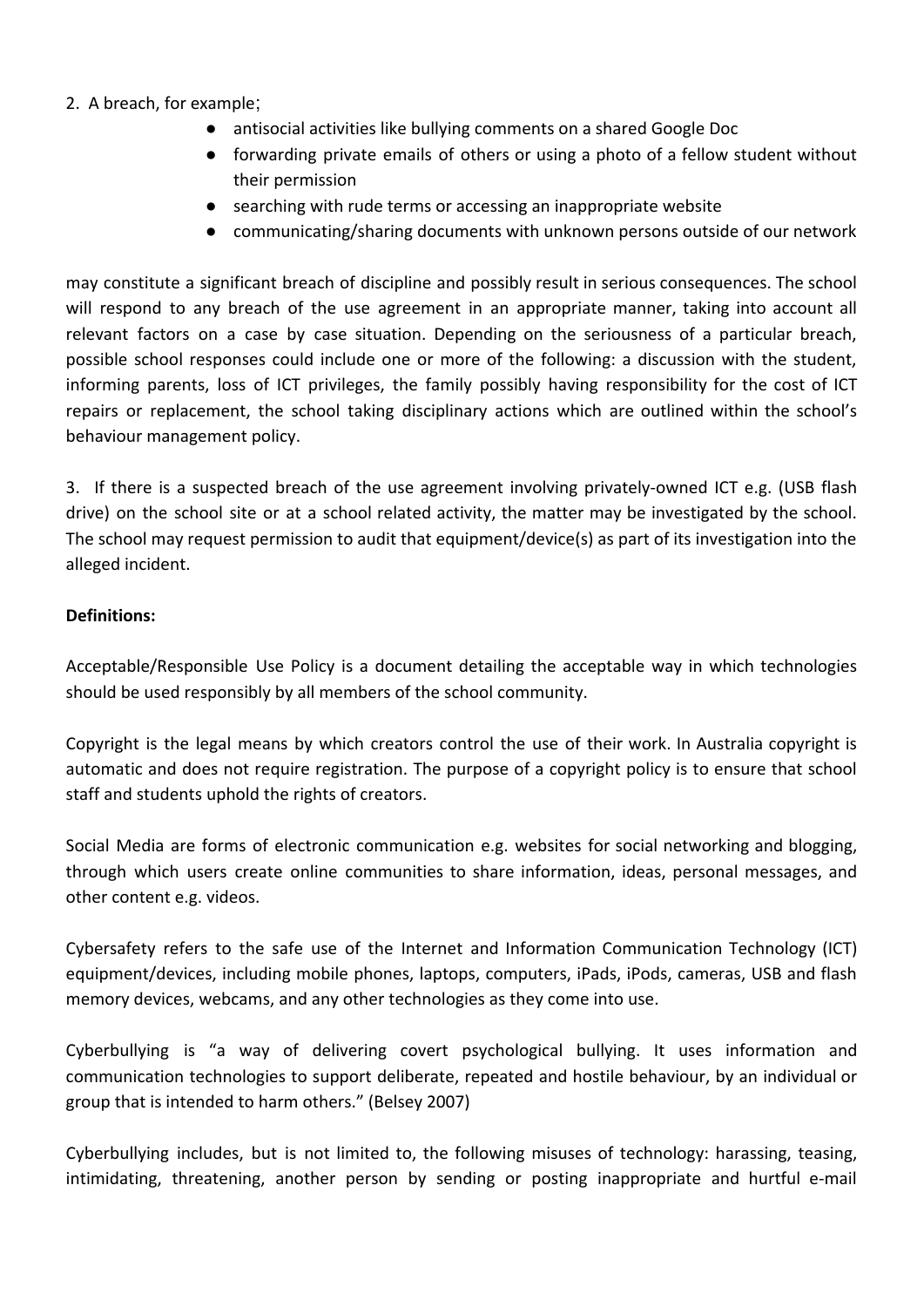messages, instant messages, text messages, phone messages, digital pictures or images, or website postings (including blogs).

## **Student's Agreement**

Students agree to:

- use the technology at school for learning, use the equipment carefully and safely and not interfere with the work or data of another student
- not bring or download unauthorised programs, including games, to the school or run them on school computers
- remember that the content on the web is someone's property and ask their teacher to help them get permission if they want to use information or pictures and give credit to the owner of the material
- be respectful in the way they talk to and work with others online and never write or participate in online bullying
- think carefully about what they read on the Internet, question if it is from a reliable source and use the information to help them answer any questions
- keep themselves and their friends safe by not giving out personal details including full names, phone numbers, addresses and images and protecting their passwords
- not use technology during indoor lunchtimes
- keep personal mobile devices switched off and in their school bags during regular school hours.
- talk to their teacher or another adult if:
	- $\triangleright$  they need help online
	- $\triangleright$  they are not sure what they should be doing on the Internet
	- $\triangleright$  they come across sites which are not suitable for our school

 $\triangleright$  someone writes something they do not like, or makes them and their friends feel uncomfortable or

asks them to provide information that they know is private.

 $\triangleright$  they feel that the welfare of other students at the school is being threatened by online activities

At St Bede's we see that Internet and Digital Education and safety is a joint responsibility between home and school.

## **Parent's Agreement**

- As the parent or guardian of this student, I have read the Technology Responsible Use Policy and discussed it with my child. I understand that technology is provided for educational purposes in keeping with the academic goals of St Bede's, and that student use, for any other purpose, is inappropriate.
- I understand that if my child breaches these conditions, the consequences could include suspension of computer privileges and/or disciplinary action and I will be notified.